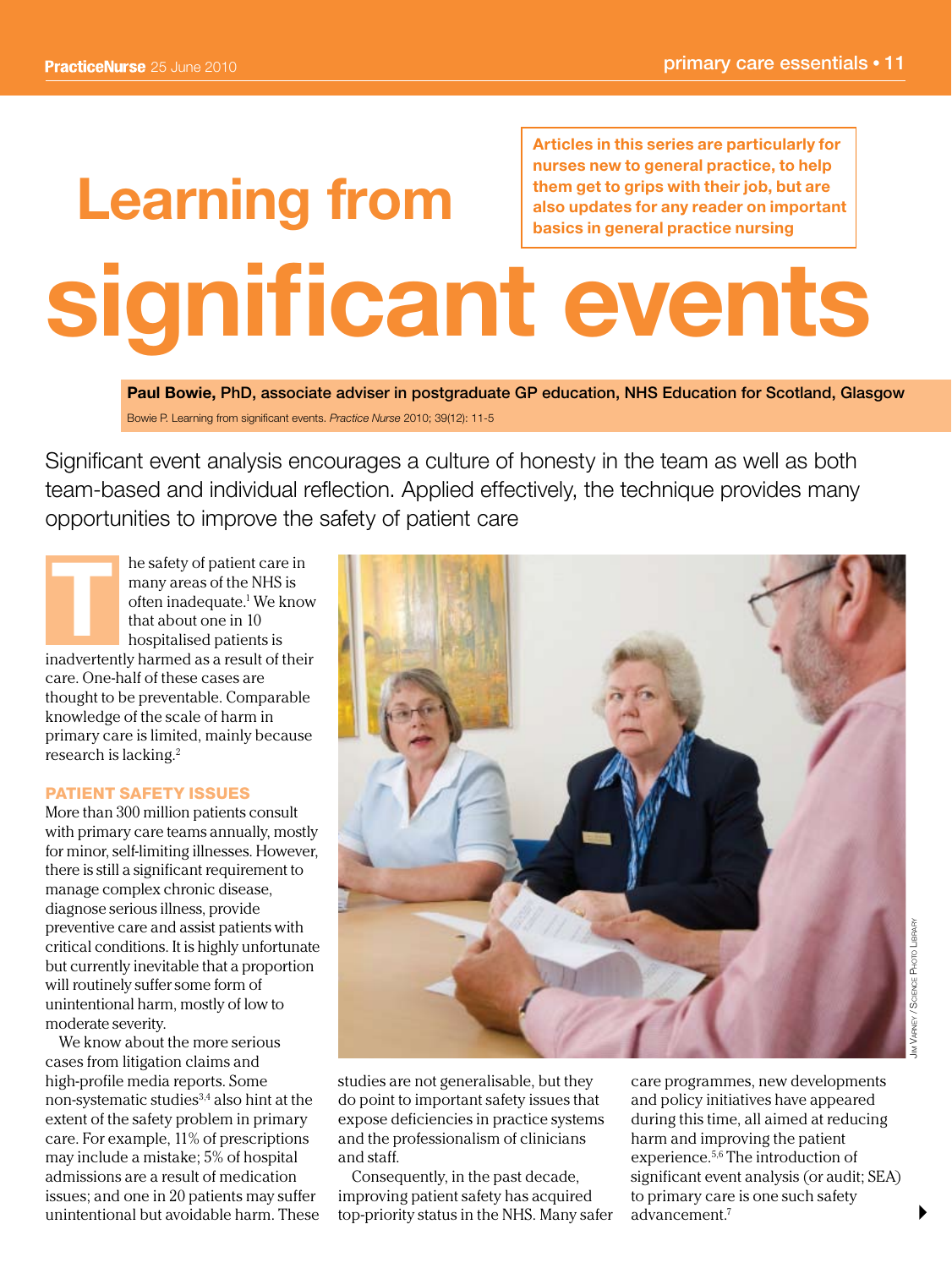# BOX 1. POLICY DRIVERS FOR SIGNIFICANT EVENT ANALYSIS IN PRIMARY CARE

- Quality and Outcomes Framework
- National patient safety initiatives
- Good nursing practice
- Appraisal and revalidation
- Reflective practice

 $\blacktriangleright$ 

- Continuing professional development
- Reporting of patient safety incidents

# BOX 2. BROAD DEFINITION OF A SIGNIFICANT EVENT7

Any event that any member of the team considers to be significant in terms of the care of the patient and the conduct of the practice

Significant event analysis should now be a key part of mainstream learning and improvement activities in most GP surgeries. Its importance is reflected in the fact that evidence of participation is now required for a variety of clinical governance and educational reasons (Box 1), particularly as part of the Quality and Outcomes Framework (QOF) and GP appraisal. However, the evidence suggests that primary care teams may struggle to apply the SEA technique effectively.8

# DEFINING A SIGNIFICANT EVENT

'What is a significant event?' is a commonly asked question. But determining this can sometimes be problematic, given the original broad definition (Box 2). Most events of 'significance' tend to have negative implications (eg when something goes wrong, such as giving the wrong vaccination to a patient).

The SEA technique also strongly encourages 'positive' events to be highlighted and shared for others to learn from them (eg when something goes particularly well, such as the successful care of a patient after an anaphylactic reaction).

To complicate matters, the 'significance' of other events can be more difficult to grasp, as there may not be any outstandingly positive or negative factors associated with them. For example, reflecting on the care

# BOX 3. EXAMPLES OF SIGNIFICANT EVENT CASE STUDIES

- The practice nurse did a cervical screening test on Mrs W and informed her that she will be notified if there are any problems with the results. The result was abnormal and the practice tried to contact Mrs W, but there was no record of a telephone number and she is ex-directory. A letter was sent, but this was returned and it became apparent that Mrs W had moved and not notified the surgery. Meanwhile, Mrs W assumed that, as she had not heard, the result must be normal. Six months later, Mrs W came to the surgery on a routine appointment and was informed of the result and referred.
- A patient complained about the practice vaccination policy. Part of the complaint was that she and her husband had attended the practice nurse on separate occasions for holiday vaccination. One patient had blood drawn off to check for hepatitis A titres before immunisation, while the other patient did not have any check for titres but was given immunisation straight away. There was no age difference between the patients.
- A child was in the routine immunisation clinic. The nurse assumed that he was there for all the injections and administered the diphtheria/tetanus/pertussis booster along with the measles/mumps/rubella (MMR). It was only when the mother asked about side-effects as she was leaving that she discovered the child had had the MMR; she did not want her child to have this vaccine.
- A patient arrived early for his appointment with the practice nurse. After waiting a short time, he started to complain to reception staff about the length of wait. He was finally seen by the nurse 10 minutes after the allocated time. The nurse apologised and this was initially accepted. However, the patient began to shout angrily at the nurse that he did not wish to be treated by her. He also demanded a complaint form. The nurse felt very threatened. The practice manager and GP quickly stepped in and consulted with the patient, who was subsequently suspended from the list.
- A 33-year-old woman developed an allergic reaction to penicillin prescribed for a sore throat. Her records were not available on the day she consulted. They showed that, at her new patient check 1 year earlier, the practice nurse had recorded that she was possibly allergic to penicillin.
- The surgery cleaner felt a jab on her finger while tying a domestic refuse sack in the practice nurse's room. When she looked in the bag she saw what she thought was a hypodermic needle. Her skin was not broken and she did not bleed. As a precaution, she washed her hand in warm, soapy water, filled in the relevant section in the practice accident book and informed the practice manager. There was a potential risk to health, which caused considerable distress and anxiety.
- A patient recently diagnosed with rheumatoid arthritis following a hospital admission was started on sulphasalazine in hospital and discharged with GP responsibility for blood monitoring. He attended the practice nurse on four occasions for blood monitoring without seeing a GP. He defaulted several appointments and was sent a letter to remind him of the importance of blood monitoring. He then re-attended the practice nurse and was found to be in constant pain and disillusioned with the sulphasalazine, which he had discontinued 2 weeks previously. Since hospital discharge, he had been taking only 1.5g of sulphasalazine daily. He had not received a medical review to increase the dose towards his target dose of 2.5–3g daily.

provided to a terminally ill patient that you cared for (and the associated emotional experience), where everything went as well as it could have up until the moment of death. Typical examples of common significant healthcare events are outlined in Box 3.

#### THE SEA TECHNIQUE

Traditionally, most primary care teams have not been good at learning

effectively from when things go wrong or when suboptimal practices are highlighted. Taking part in SEA offers the care team a chance to hold regular structured meetings where they can prioritise and reflect on events that are identified as being 'significant' to them.

Importantly, the opportunity for reflection, discussion and analysis in a non-threatening environment helps the team (and individuals) to identify learning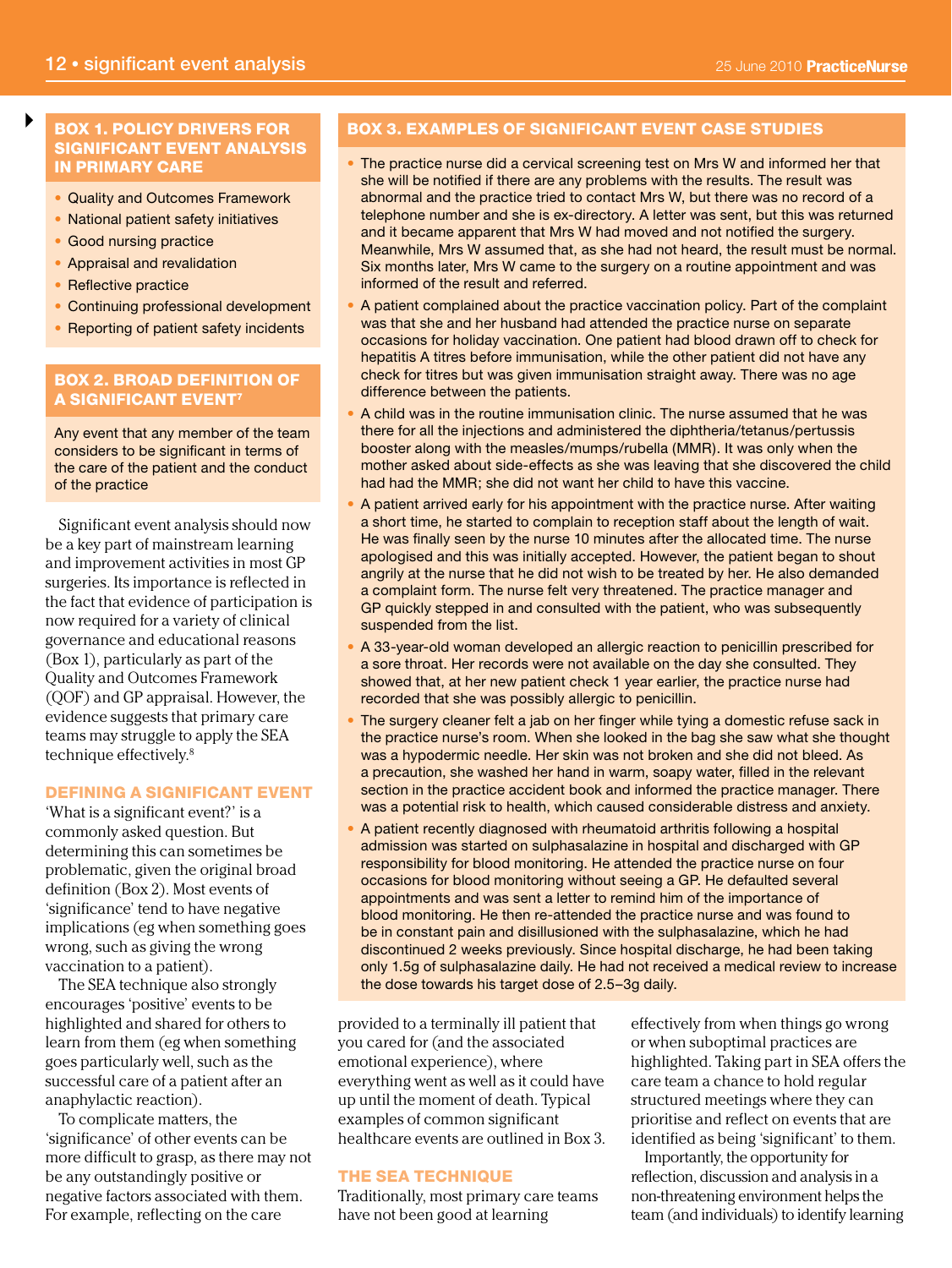# BOX 4. SEVEN STEPS TO ANALYSING A SIGNIFICANT EVENT<sup>9</sup> Recent joint guidance from the

#### **Step 1**

Identify and prioritise a significant event for analysis. However, it would be impractical to analyse every event, so these should be selected in terms of importance to patient safety.

#### **Step 2**

Collect and collate as much factual information on the event as possible, including written records. Also gather the thoughts, opinions and impressions of those directly and indirectly involved, including, where relevant, patients/relatives or other health professionals.

#### **Step 3**

Convene a meeting to discuss and analyse the significant event; this involves all relevant members of the team. The meeting should be conducted in an open, fair, honest and non-threatening atmosphere. A minute of the meeting should be taken and circulated.

#### **Step 4**

Undertake a structured analysis of the significant event. The analysis should be investigative and in-depth rather than simply discursive and superficial. The evidence indicates that an informal, unstructured approach may lead to a poorer event analysis. An individual should be appointed to manage the change process.

#### **Step 5**

Monitor any changes agreed and implemented. Change progress should be monitored at future team/significant event meetings.

#### **Step 6**

Write it up. Keep a written record of every event analysis undertaken using the method outlined overleaf. Remember that significant event analysis is a retrospective technique. Any change or action described in a completed event analysis report should already have happened or be in progress, rather than simply being suggested.

#### **Step 7**

Report, share and review. Reporting when things go wrong is essential in general practice. The practice should formally report (either to the National Reporting and Learning Service, which is part of the National Patient Safety Agency, or via the primary care trust/healthcare organisation) those events where patient safety has, or could have been, compromised. Where a mechanism exists, practices should share knowledge of important significant events with local clinical governance leaders so that others may learn from these events.

needs and share good practices. Another major advantage of doing SEA well is that it can enhance team-working and morale, and improve communication between team members and others. All of which helps to build a more effective safety culture in GP surgeries.

Significant event analysis can be described as a 'qualitative' method of clinical audit. In this respect, it differs from the more conventional process of audit with which most primary care teams are familiar: for example, when reviewing and improving care in the management of diabetes, asthma, ischaemic heart disease or

hypertension. These audits tend to deal with larger scale 'quantifiable' patient data sets and involve defining criteria and setting standards that can be measured, compared and improved.

By contrast, SEA should involve a systematic attempt by the healthcare team to investigate, review and learn from a single event. Often the types of significant event described in Box 3 will not be highlighted through 'normal' audit processes. However, they still offer the primary care team valuable – and often critical – learning and improvement opportunities, particularly from a safety perspective.

National Patient Safety Agency and NHS Education for Scotland helped to define the SEA process.9 The guidance provides a seven-step framework that can guide the primary care team when discussing, investigating and analysing a chosen significant event (Box 4). It is important to note that good practice in moderating significant event meetings is critical for successful SEA (Box 5, overleaf).

# ANALYSING A SIGNIFICANT EVENT

A key step in applying SEA is the analytical process. Taking a less than rigorous approach to analysing a significant event is the most common reason why the process fails to be productive. To improve success, the analytical process should be guided by in-depth consideration of the following key questions:

- What happened and how did it happen?
- Why did it happen?
- What has been learned?
- What has been changed or actioned?

# **What happened and how?**

- Establish what happened and how in detailed, chronological order.
- Collect as much factual information as possible from: written and computer records; personal testimony from those directly and indirectly involved: patients, relatives and colleagues from NHS bodies.
- Determine what the impact was or could have been, eg clinically/ emotionally for the patient, the professionalism of individuals or the team, or the liability of the organisation.

#### **Why did it happen?**

- Establish the main and underlying reasons contributing to why the event happened.
- Consider, for example, the professionalism of the team, the lack of a system or a failing in a system, lack of knowledge or the complexity and uncertainty associated with the event.
- Try to avoid simply focusing on superficial causes of events (for example, 'I forgot to pass on an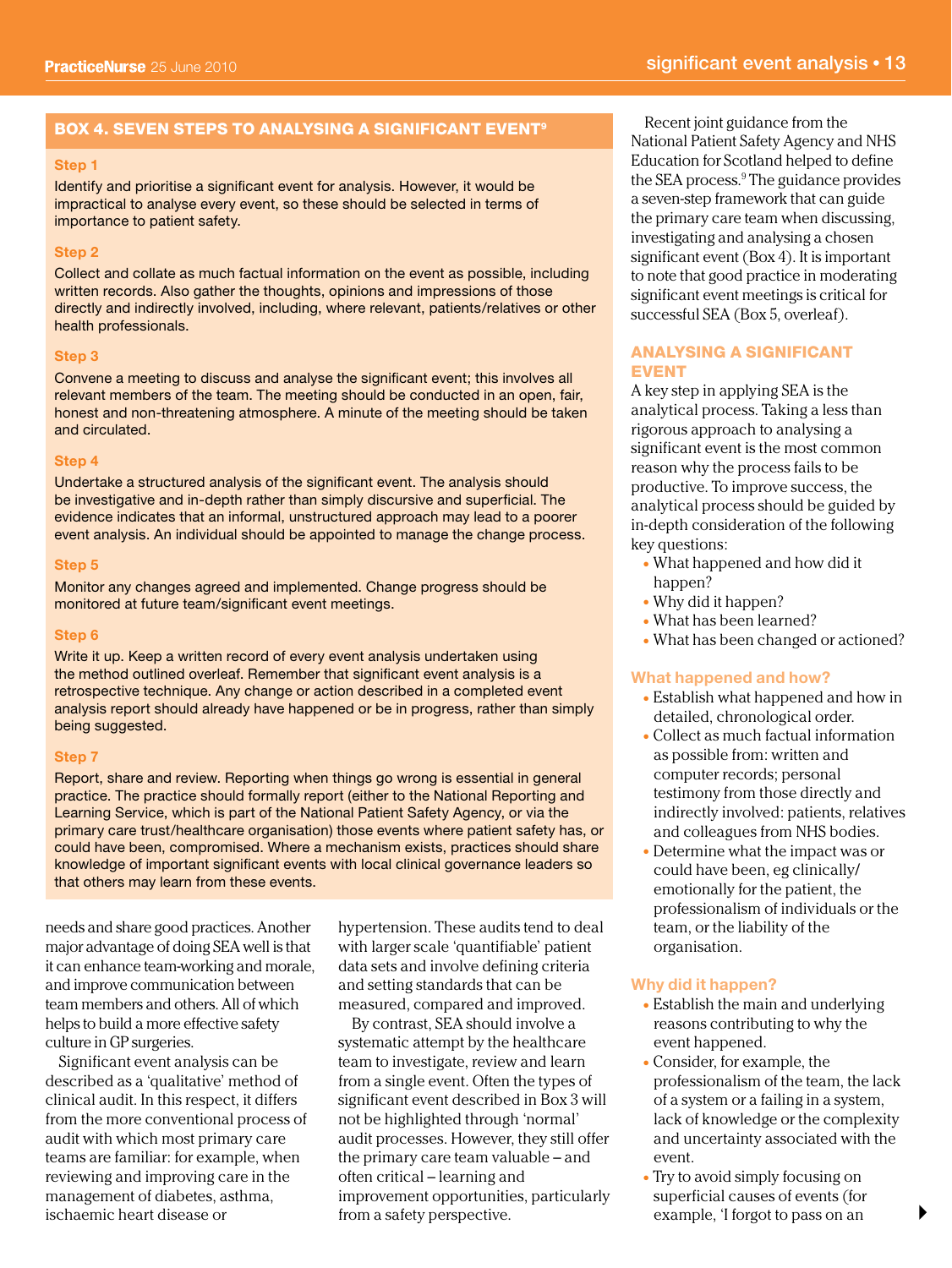- $\blacktriangleright$ important message about the condition of an elderly diabetic patient to the practice nurse'). Use simple problem-solving techniques such as Toyoda's 'Five Whys' or the fishbone diagram (quality and service improvement tools section of the NHS Institute for Innovation and Improvement website; see Resources).
	- Alternatively, if it is a positive event, what were the underlying factors that contributed to a successful outcome (Box 6)?

# **What has been learned?**

- Outline the learning needs identified from the event.
- Demonstrate that reflection and learning have taken place on an individual or team basis.
- Consider, for example:
	- a lack of knowledge and training
	- the need to follow systems or procedures
	- the importance of team working or effective communication.

# **What has been changed or actioned?**

- Outline the action(s) agreed and implemented (where this is relevant or feasible).
- Action is not always necessary particularly for 'positive' and 'purely reflective' events – but should always be considered and justifiably ruled out if not required.
- If a protocol has been amended, updated or introduced, for example, consider how this was done, who was involved, and how this change will be monitored.
- Consider also how this SEA could be shared and if the event should be reported to the NPSA as a patient safety incident (see Resources).

# WRITING UP THE SEA REPORT

It is important to keep a written record of the event analysis, particularly for QOF and appraisal reasons. It is good practice to attach any additional evidence of action (eg a copy of a letter of apology or an amended protocol) to the report. The report should be written up by the individual who has the greatest knowledge of the event or who led on the

# BOX 5. GOOD PRACTICE IN SIGNIFICANT EVENT MEETINGS

- Ensure protected time at monthly meetings or as part of regular team-based meetings
- Rotate meetings so that part-time staff can also participate
- Ground rules for meetings should be agreed with team members beforehand fear of being open and honest will lead to less effective significant event analysis
- Significant event analysis is about gaining a full, in-depth understanding of why events occur and learning from them – not allocating blame
- Keep focusing on resolving the inadequacy of practice systems and procedures in most cases unfortunate individuals were caught up in the processes
- Success is reliant on a well-established, strong and cohesive team displaying a high degree of maturity, trust and openness
- Strong leadership/facilitation is important in running meetings to time, gaining co-operation and agreement, encouraging participation by all team members, exposing hidden agendas and managing medical dominance
- Be aware that employed staff may feel low in the hierarchy, find it difficult to act confidently as equals and feel vulnerable speaking out

# BOX 6. POSSIBLE OUTCOMES OF A SIGNIFICANT EVENT MEETING

#### • Celebration

Exemplary care, eg the team-based effort in successfully resuscitating a man who collapsed in the surgery waiting room

- No action Event is part of everyday practice or is so unlikely to happen again that it would
- not be an effective use of time and resources to put preventive measures in place • A learning need

A patient's sudden collapse in the surgery revealed that the nurse and doctor who attended needed refresher training in cardiopulmonary resuscitation

• A learning point

A discharge summary was received in the practice, but the prescriptions on the practice computer were not changed

• A conventional audit

A problem was revealed, but the team was unsure how common it was, eg a 49 year-old overweight patient and smoker was admitted to the local hospital with a myocardial infarction. Review of his records showed that he was at risk, but was not on appropriate medication

- Immediate change A child was given an out-of-date vaccination, prompting a complaint from the parents. A formal protocol was introduced immediately to ensure regular checking of vaccinations and refrigerator temperatures by designated staff
- Further investigation

The team discussed an apparent missing blood test result, which had been ordered for an elderly man who was subsequently hospitalised with anaemia. It was unclear why this had happened. The GP who ordered the test and the practice manager would jointly undertake a significant event analysis to investigate fully

event analysis. It is also good practice to keep the report anonymous so that individuals and other organisations cannot be identified. A report template is available on-line (see Resources).

The report should reflect an in-depth account of each of the four areas of analysis, rather than a superficial attempt to describe the event. Reviews by trained peers of large numbers of SEA reports<sup>10</sup> have highlighted specific areas where documentation could be greatly improved by:

- providing much more detail about what happened and how it happened, including dates and times
- outlining the actual or potential implications of the event for all concerned, eg patient, clinicians and the surgery